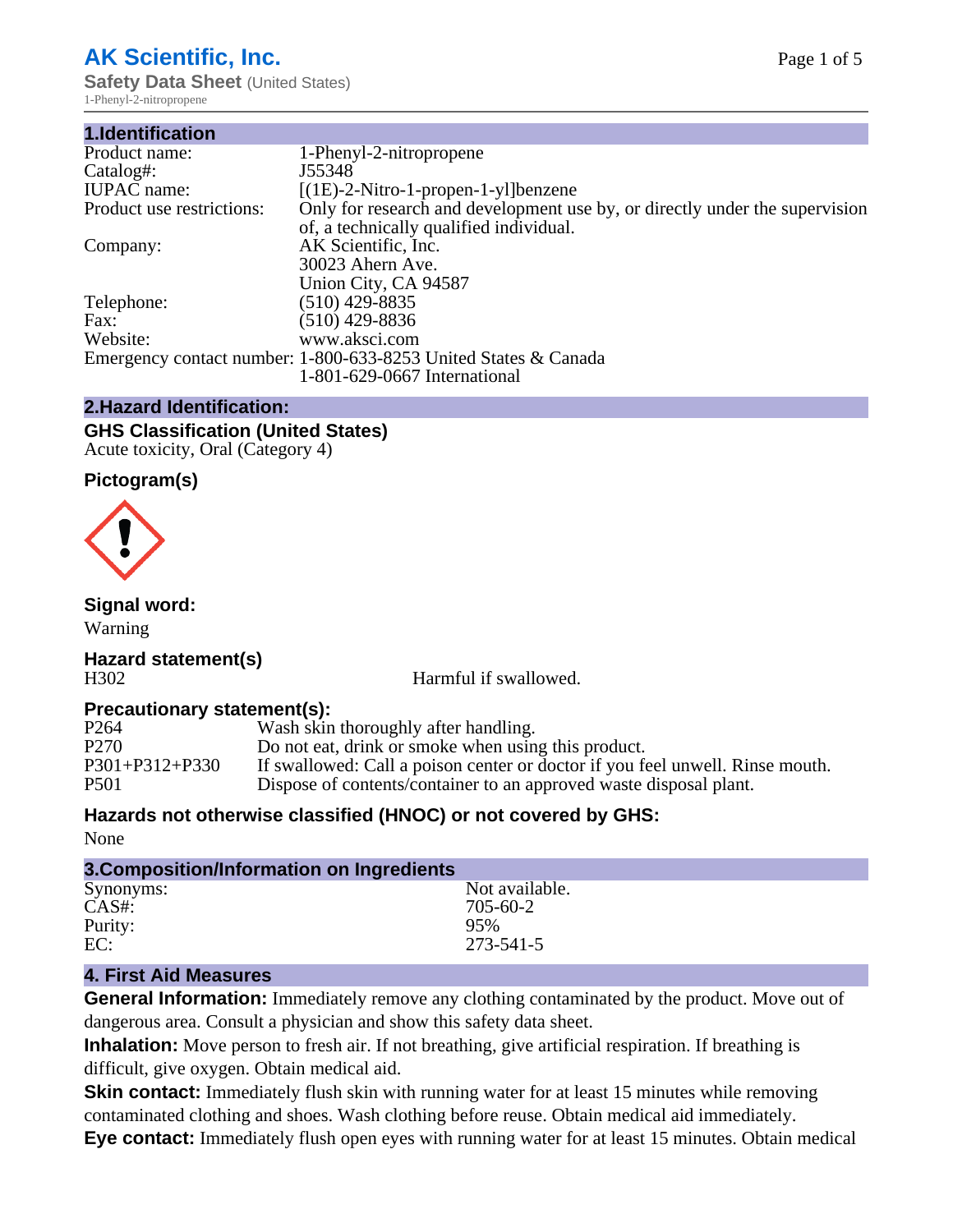#### aid immediately.

**Ingestion:** Do NOT induce vomiting without medical advice. Rinse mouth with water. Never administer anything by mouth to an unconscious person. Obtain medical aid immediately.

**Most important symptoms and effects, both acute and delayed:** No further information available. Please see sections 2 and 11.

**Indication of any immediate medical attention and special treatment needed:** No further information available.

# **5. Fire Fighting Measures**

**Suitable extinguishing media:** Use water spray, dry chemical, carbon dioxide, or chemical foam. **Specific hazards arising from the chemical:** Carbon oxides, Nitrogen oxides.

**Advice for firefighters:** As in any fire, wear a NIOSH-approved or equivalent, pressure-demand, self-contained breathing apparatus and full protective gear. During a fire, irritating and highly toxic gases may be generated by thermal decomposition or combustion.

# **6. Accidental Release Measures**

**Personal precautions, protective equipment and emergency procedures:** Wear protective equipment and keep unprotected personnel away. Ensure adequate ventilation. Remove all sources of ignition. Prevent further leak or spill if safe to do so. For personal protective equipment, please refer to section 8.

**Environmental precautions:** Do not let product enter drains, other waterways, or soil.

**Methods and materials for containment and cleaning up:** Prevent further leak or spill if safe to do so. Vacuum, sweep up, or absorb with inert material and place into a suitable disposal container. Consult local regulations for disposal. See section 13 for further disposal information.

# **7. Handling and Storage**

**Precautions for safe handling:** Avoid contact with skin, eyes, and personal clothing. Wash hands thoroughly after handling. Avoid breathing fumes. Use only with adequate ventilation. Wear suitable protective clothing, gloves, and eye/face protection. Keep away from sources of ignition. Minimize dust generation and accumulation. Keep container tightly closed. Open and handle container with care. Do not eat, drink, or smoke while handling.

**Conditions for safe storage, including any incompatibilities:** Store in a tightly-closed container when not in use. Store in a cool, dry, well-ventilated area away from incompatible substances. Keep away from sources of ignition. ,Store long-term at 2-8°C.

# **8. Exposure Controls/Personal Protection**

## **Exposure limits:**

OSHA PEL:<br>NIOSH REL: Not available. Not available.<br>Not available. **ACGIH TLV:** 

**Appropriate engineering controls:** Avoid contact with skin, eyes, and clothing. Wash hands before breaks and immediately after handling the product. Facilities storing or utilizing this material should be equipped with an eyewash fountain. Use adequate general and local exhaust ventilation to keep airborne concentrations low.

## **Personal protection**

Eyes: Based on an evaluation of the eye or face hazards present, wear chemical splash-resistant safety glasses or goggles with side protection. A face shield may be appropriate in some workplaces. Use eyewear tested and approved under appropriate government standards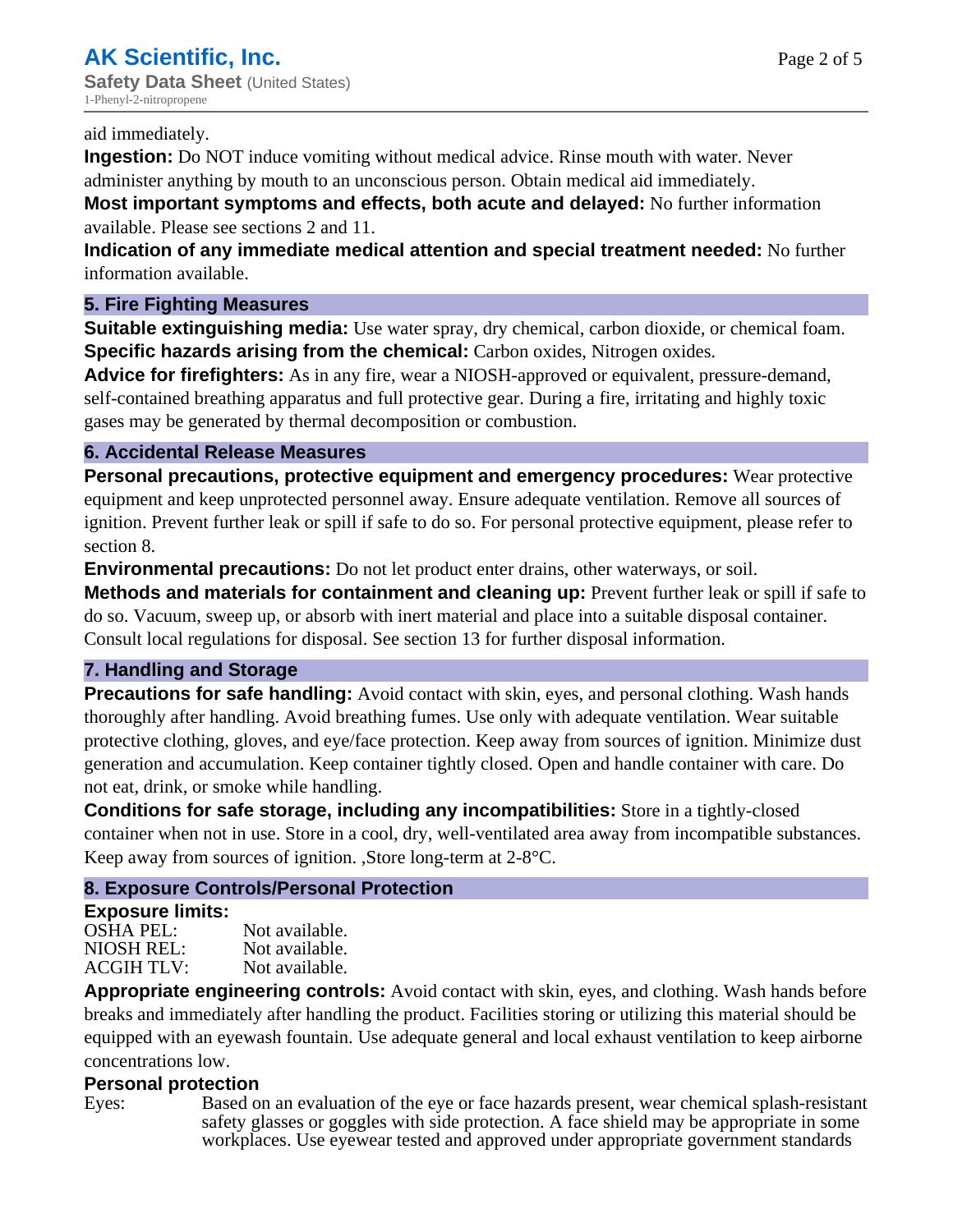|              | such as OSHA 29 CFR 1910.133 or EU EN166.                                                              |
|--------------|--------------------------------------------------------------------------------------------------------|
| Hands:       | Wear gloves selected based on an evaluation of the possible hazards to hands and skin,                 |
|              | the duration of use, the physical conditions of the workplace, and the chemical resistance             |
|              | and physical properties of the glove material.                                                         |
|              | Skin and body: Protective clothing must be selected based on the hazards present in the workplace, the |
|              | physical environment, the duration of exposure, and other factors. No fabric can provide               |
|              | protection against all potential hazards; therefore it is important to select the appropriate          |
|              | protective clothing for each specific hazard. At the minimum, wear a laboratory coat and               |
|              | close-toed footwear.                                                                                   |
| Respiratory: | Respirators are not a substitute for accepted engineering control measures such as                     |
|              | enclosure or confinement of the operation, general and local ventilation, and substitution             |
|              | of less toxic materials. When respiratory personal protective equipment is appropriate                 |
|              | based on an assessment of respiratory hazards in the workplace, use a NIOSH- or                        |
|              | CEN-certified respirator.                                                                              |

#### **9. Physical and Chemical Properties**

| <b>Physical State:</b>            | Solid                   |
|-----------------------------------|-------------------------|
| Molecular Formula:                | C9H9NO <sub>2</sub>     |
| Molecular Weight:                 | 163.18                  |
| Odor:                             | Not available.          |
| pH:                               | Not available.          |
| <b>Boiling Point Range:</b>       | Not available.          |
| Freezing/Melting Point:           | $63-65$ °C              |
| Flash Point:                      | Not available.          |
| <b>Evaporation Rate:</b>          | Not available.          |
| Flammability (solid, gas):        | Please see section 2.   |
| Explosive limits:                 | Not available.          |
| Vapor Pressure:                   | Not available.          |
| Vapor Density:                    | Not available.          |
| Solubility:                       | water:slightly soluble; |
| <b>Relative Density:</b>          | Not available.          |
| Refractive Index:                 | Not available.          |
| Volatility:                       | Not available.          |
| <b>Auto-ignition Temperature:</b> | Not available.          |
| Decomposition Temperature:        | Not available.          |
| <b>Partition Coefficient:</b>     | Not available.          |
|                                   |                         |

#### **10. Stability and Reactivity**

Reactivity: Not available. Possibility of hazardous reactions: Not available. Conditions to avoid: Dust generation. Incompatible materials:<br>
Hazardous decomposition products: Carbon oxides, Nitrogen oxides. Hazardous decomposition products:

Chemical stability: Stable under recommended temperatures and pressures.

# **11. Toxicological Information**

Symptoms related to the physical,chemical and toxicological characteristics:

#### DA6495000

Acute toxicity: LD50 Oral-Mouse-1176mg/kg; LDLo Intraperitoneal-Rat-200mg/kg Routes of exposure: Inhalation,eye contact, skin contact, ingestion. Skin contact may result in inflammation characterized by itching, scaling, reddening, blistering, pain or dryness. Eye contact may result in redness, pain or severe eye damage. Inhalation may cause irritation of the lungs and respiratory system. Overexposure may result in serious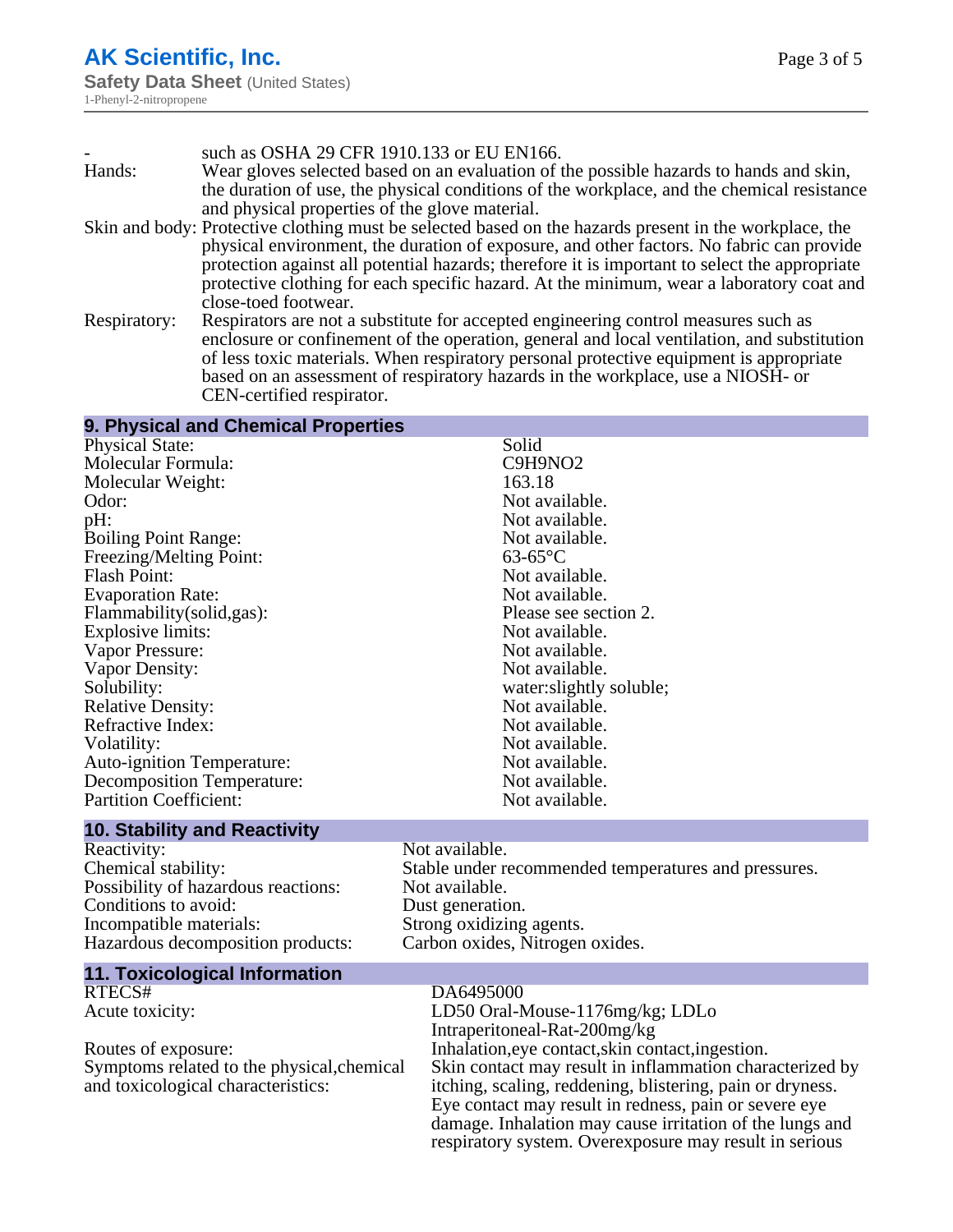illness or death.

### **Carcinogenicity**

IARC: Not classified.<br>NTP: Not listed. NTP:<br>
OSHA: Not listed.<br>
Not listed. Not listed. Acute toxic effects: Inflammation of the eye is characterized by redness, watering, and itching. Skin inflammation is characterized by itching, scaling, reddening, or, occasionally, blistering.

#### **12. Ecological Information**

| Ecotoxicity:                   | Not available. |  |  |
|--------------------------------|----------------|--|--|
| Persistence and degradability: | Not available. |  |  |
| Bioaccumulative potential:     | Not available. |  |  |
| Mobility in soil:              | Not available. |  |  |
| Other adverse effects:         | Not available. |  |  |
|                                |                |  |  |

#### **13. Disposal Considerations**

Disposal of waste: Chemical waste generators must determine whether a discarded chemical is classified as hazardous waste. US EPA guidelines for the classification determination are listed in 40 CFR 261.3. Additionally, waste generators must consult state and local hazardous waste regulations to ensure complete and accurate classification. Observe all federal, state and local regulations when disposing of the substance.

Disposal of packaging: Do not reuse containers. Dispose of as unused product.

| <b>14. Transportation Information</b> |                |  |
|---------------------------------------|----------------|--|
| <b>DOT (United States)</b>            |                |  |
| UN number:                            | Not hazmat     |  |
| Proper shipping name:                 | Not available. |  |
| Transport hazard class:               | Not available. |  |
| Packing group:                        | Not available. |  |
| <b>IATA</b>                           |                |  |
| <b>UN Number:</b>                     | Not DG         |  |
| Proper shipping name:                 | Not available. |  |
| Transport hazard class:               | Not available. |  |
| Packing group:                        | Not available. |  |
| $\sim$ $\sim$ $\sim$                  |                |  |

#### **15. Regulatory Information**

#### **TSCA (United States)**

This product is NOT on the EPA Toxic Substance Control Act (TSCA) inventory. The product is supplied solely for use in research and development by or under the supervision of a technically qualified individual as defined in 40 CFR § 720 et seq. The health risks have not been fully determined. Any information that is or becomes available will be supplied on the SDS.

California Proposition 65: Not Available..<br>
NEPA Rating: Health:

NFPA Rating: The Mealth: Health: Not available.<br>
Hammability: Not available. Flammability: Instability: Not available.

#### **16. Additional Information**

Revision Date: 08/01/2020 Printed Date: 08/01/2020